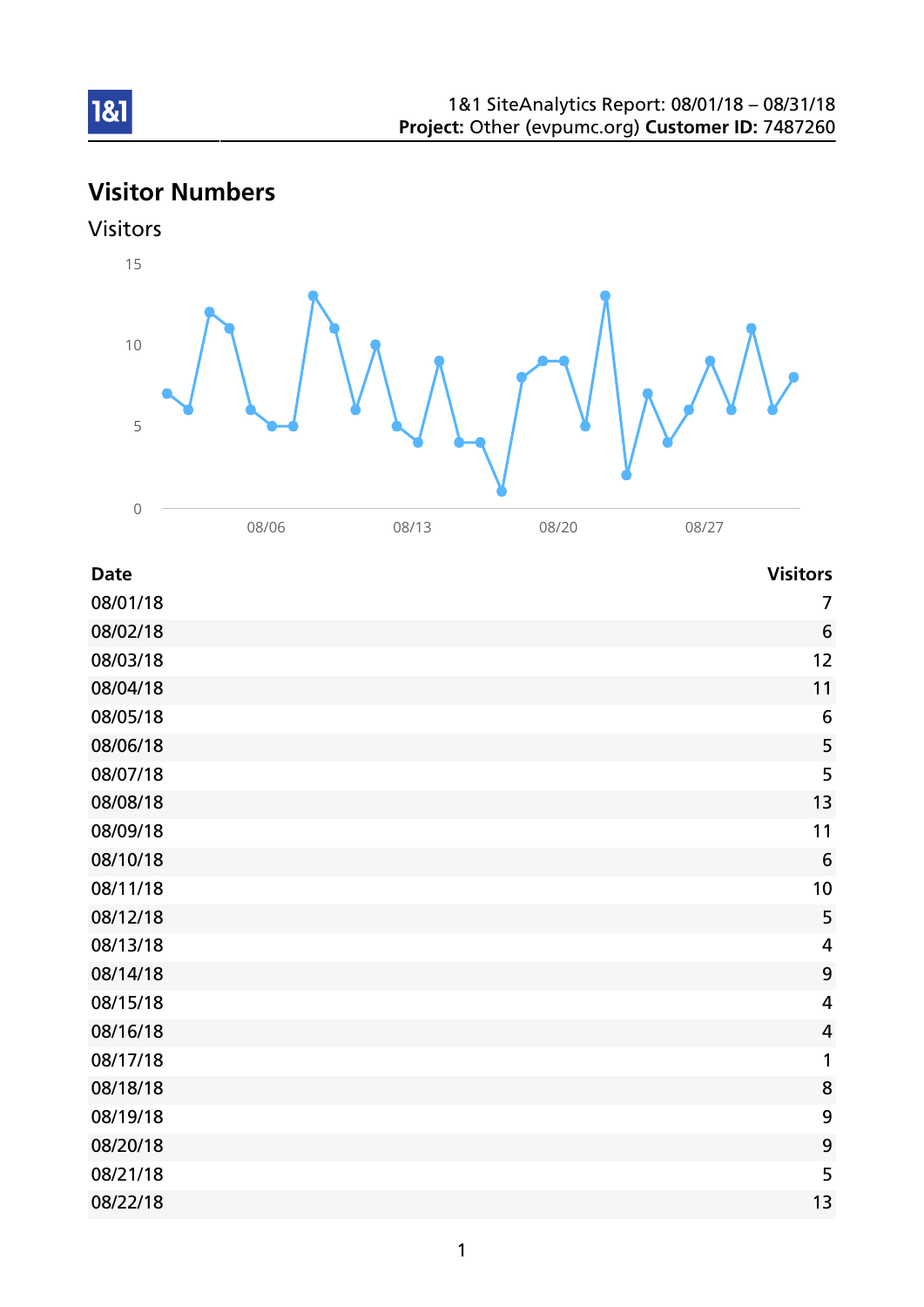| 1&1 SiteAnalytics Report: 08/01/18 - 08/31/18    |  |
|--------------------------------------------------|--|
| Project: Other (evpumc.org) Customer ID: 7487260 |  |

| <b>Date</b>  | <b>Visitors</b> |
|--------------|-----------------|
| 08/23/18     | $\overline{2}$  |
| 08/24/18     | $\overline{7}$  |
| 08/25/18     | $\overline{4}$  |
| 08/26/18     | 6               |
| 08/27/18     | 9               |
| 08/28/18     | $6\phantom{1}6$ |
| 08/29/18     | 11              |
| 08/30/18     | 6               |
| 08/31/18     | 8               |
| <b>Total</b> | 222             |

## Sessions



| <b>Date</b> | <b>Sessions</b> |
|-------------|-----------------|
| 08/01/18    | 7               |
| 08/02/18    | $6\phantom{1}6$ |
| 08/03/18    | 12              |
| 08/04/18    | 11              |
| 08/05/18    | $6\phantom{1}6$ |
| 08/06/18    | 5               |
| 08/07/18    | 5               |
| 08/08/18    | 13              |
| 08/09/18    | 11              |
| 08/10/18    | $6\phantom{1}6$ |
| 08/11/18    | 10              |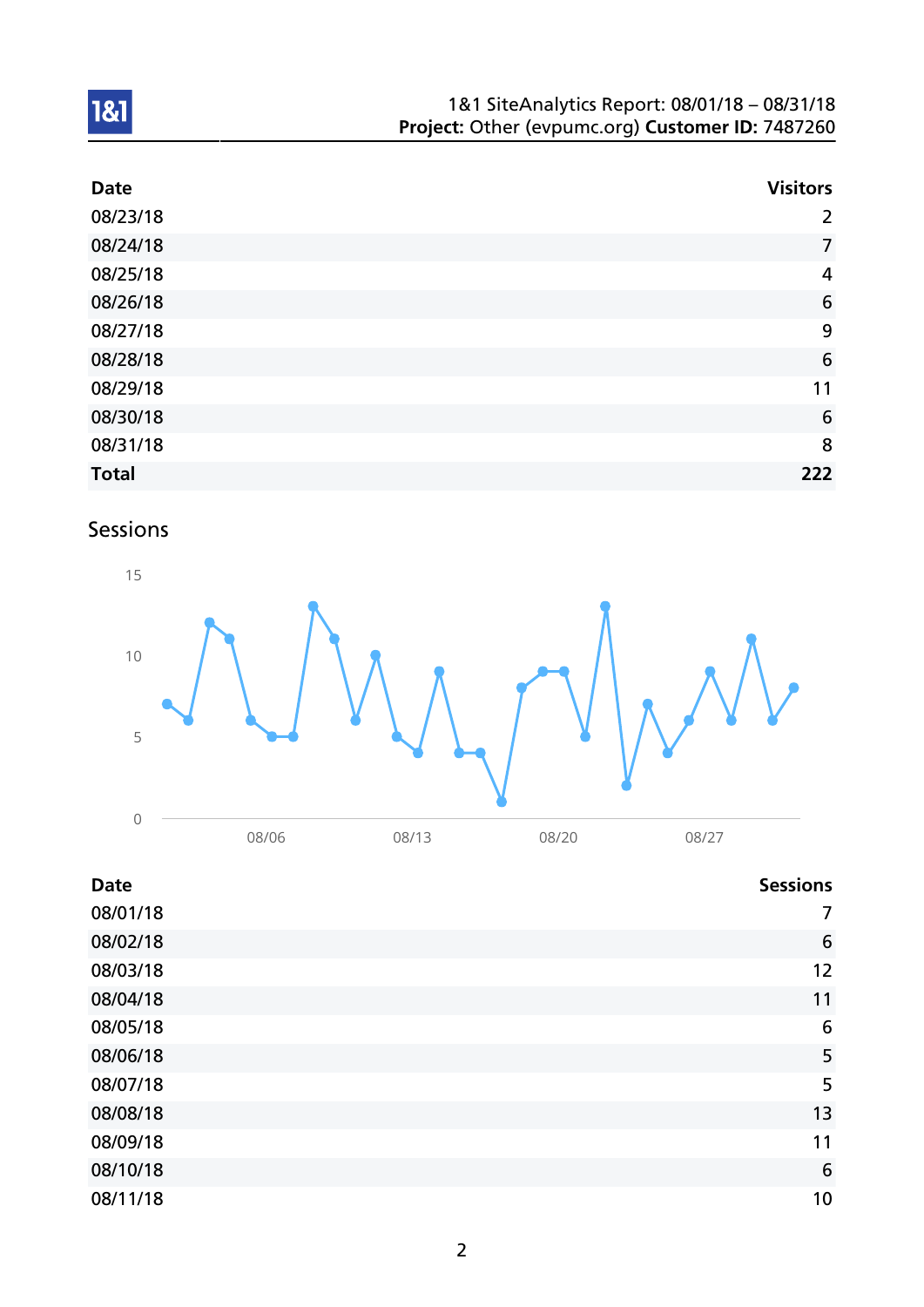| 1&1 SiteAnalytics Report: 08/01/18 - 08/31/18    |
|--------------------------------------------------|
| Project: Other (evpumc.org) Customer ID: 7487260 |

| <b>Date</b>  | <b>Sessions</b> |
|--------------|-----------------|
| 08/12/18     | 5               |
| 08/13/18     | 4               |
| 08/14/18     | 9               |
| 08/15/18     | $\overline{4}$  |
| 08/16/18     | $\overline{4}$  |
| 08/17/18     | 1               |
| 08/18/18     | 8               |
| 08/19/18     | 9               |
| 08/20/18     | 9               |
| 08/21/18     | 5               |
| 08/22/18     | 13              |
| 08/23/18     | $\overline{2}$  |
| 08/24/18     | $\overline{7}$  |
| 08/25/18     | $\overline{4}$  |
| 08/26/18     | 6               |
| 08/27/18     | 9               |
| 08/28/18     | 6               |
| 08/29/18     | 11              |
| 08/30/18     | 6               |
| 08/31/18     | 8               |
| <b>Total</b> | 222             |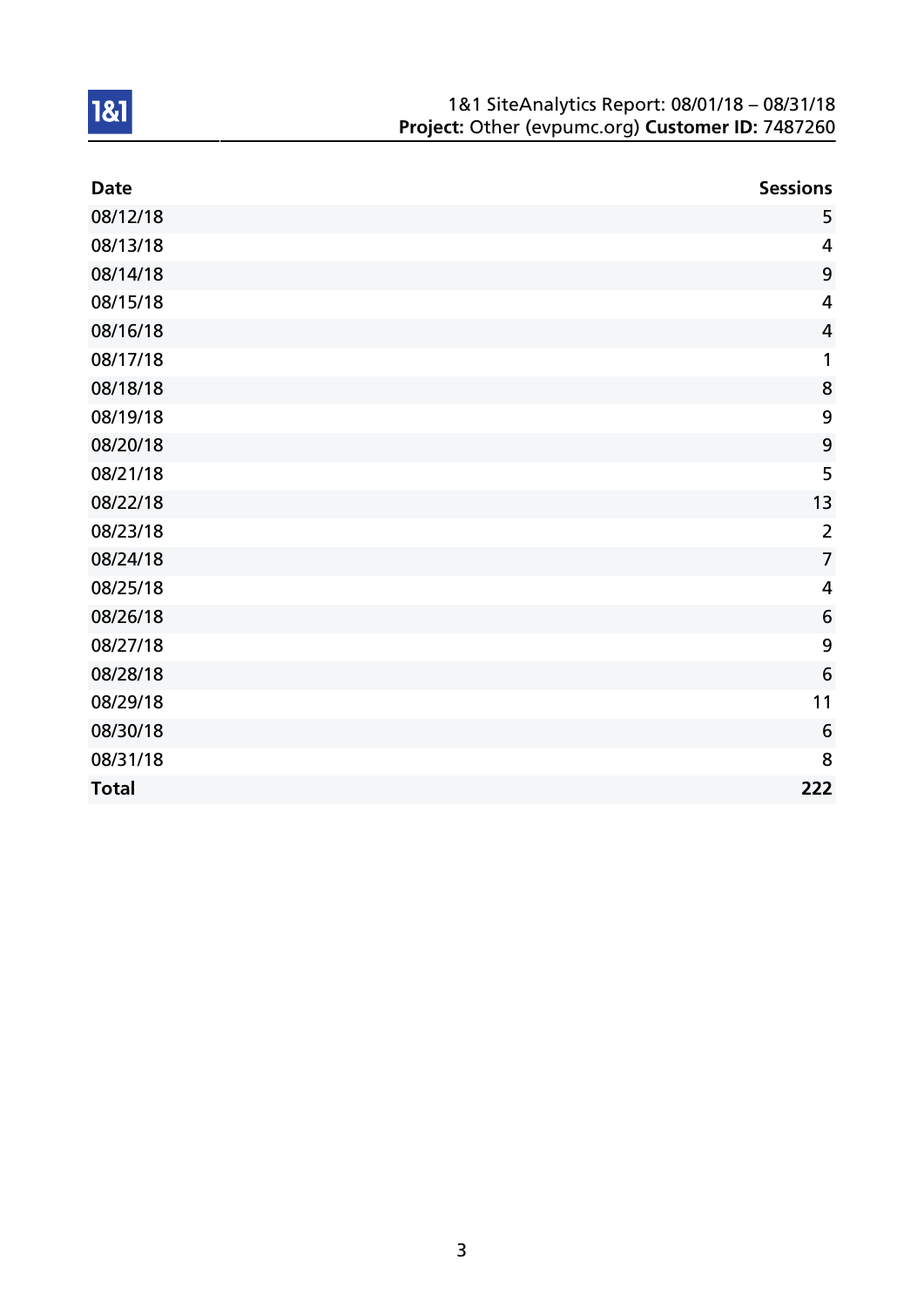

### Search Engine Robots



| <b>Search Engine Robots</b> | <b>Sessions</b> | Percentage |
|-----------------------------|-----------------|------------|
| bingbot/2.0                 | 228             | 26.45%     |
| Googlebot-Mobile            | 87              | 10.09%     |
| YandexBot/3.0               | 73              | 8.47%      |
| Companybook-Crawler         | 69              | 8.00%      |
| Googlebot/2.1               | 53              | 6.15%      |
| AhrefsBot/5.2               | 44              | 5.10%      |
| Baiduspider/2.0             | 40              | 4.64%      |
| MJ12bot/v1.4.8              | 40              | 4.64%      |
| 360Spider                   | 34              | 3.94%      |
| Sogou web spider/4.0        | 25              | 2.90%      |
| MegaIndex.ru/2.0            | 23              | 2.67%      |
| Applebot/0.1                | 18              | 2.09%      |
| Dataprovider                | 18              | 2.09%      |
| DotBot/1.1                  | 18              | 2.09%      |
| Crawler4j                   | 14              | 1.62%      |
| archive.org_bot             | 13              | 1.51%      |
| ZumBot/1.0                  | 12              | 1.39%      |
| Virusdie crawler/3.0        | 11              | 1.28%      |
| LightspeedSystemsCrawler    | 9               | 1.04%      |
| WikiDo/1.1                  | 6               | 0.70%      |
| DuckDuckGo-Favicons-Bot/1.0 | 5               | 0.58%      |
| SeznamBot/3.2               | 5               | 0.58%      |
| vebidoobot/1.0              | 4               | 0.46%      |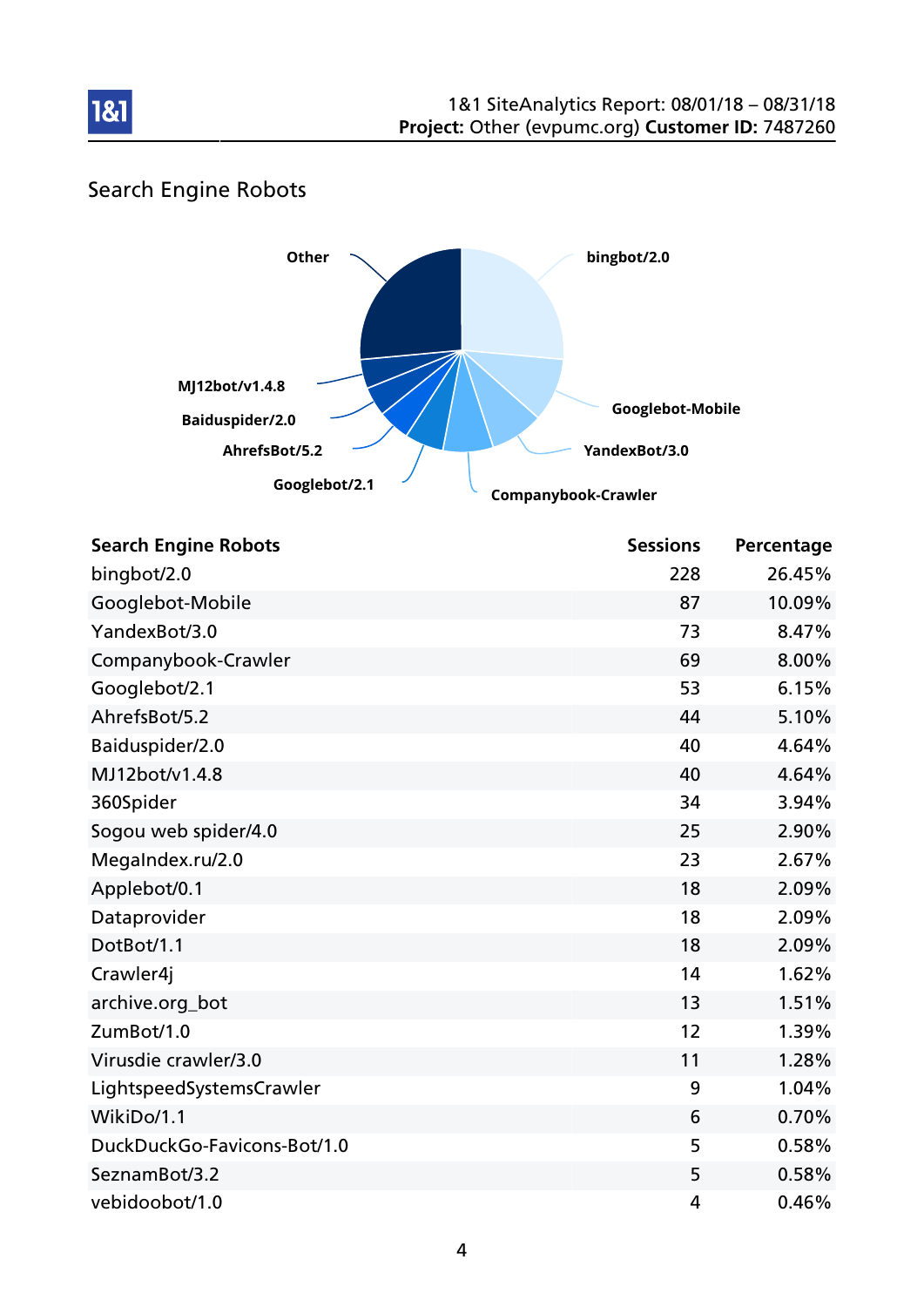| <b>Search Engine Robots</b> | <b>Sessions</b> | Percentage |
|-----------------------------|-----------------|------------|
| MJ12bot/v1.4.7              | 3               | 0.35%      |
| ips-agent                   | 3               | 0.35%      |
| Yahoo! Slurp                | $\overline{2}$  | 0.23%      |
| <b>Baiduspider</b>          | 1               | 0.12%      |
| <b>Buzzbot</b>              | 1               | 0.12%      |
| YandexMobileBot/3.0         | 1               | 0.12%      |
| netEstate NE Crawler        | 1               | 0.12%      |
| rogerbot/1.1                | 1               | 0.12%      |
| <b>Total</b>                | 862             | 100.00%    |

## Page Analysis

1&1

## Most Frequently Visited Pages



| <b>Pages</b>       | <b>Sessions</b> | Percentage |
|--------------------|-----------------|------------|
| /Default.htm       | 279             | 47.29%     |
| /Elim.htm          | 39              | 6.61%      |
| /Announce.htm      | 33              | 5.59%      |
| /Sermons.htm       | 26              | 4.41%      |
| /Worship.htm       | 24              | 4.07%      |
| /M-Statement.htm   | 23              | 3.90%      |
| /web_links.htm     | 23              | 3.90%      |
| /Believe.htm       | 22              | 3.73%      |
| /NewsLetterIdx.htm | 22              | 3.73%      |
| /St Johns.htm      | 20              | 3.39%      |
| /Calendar.htm      | 19              | 3.22%      |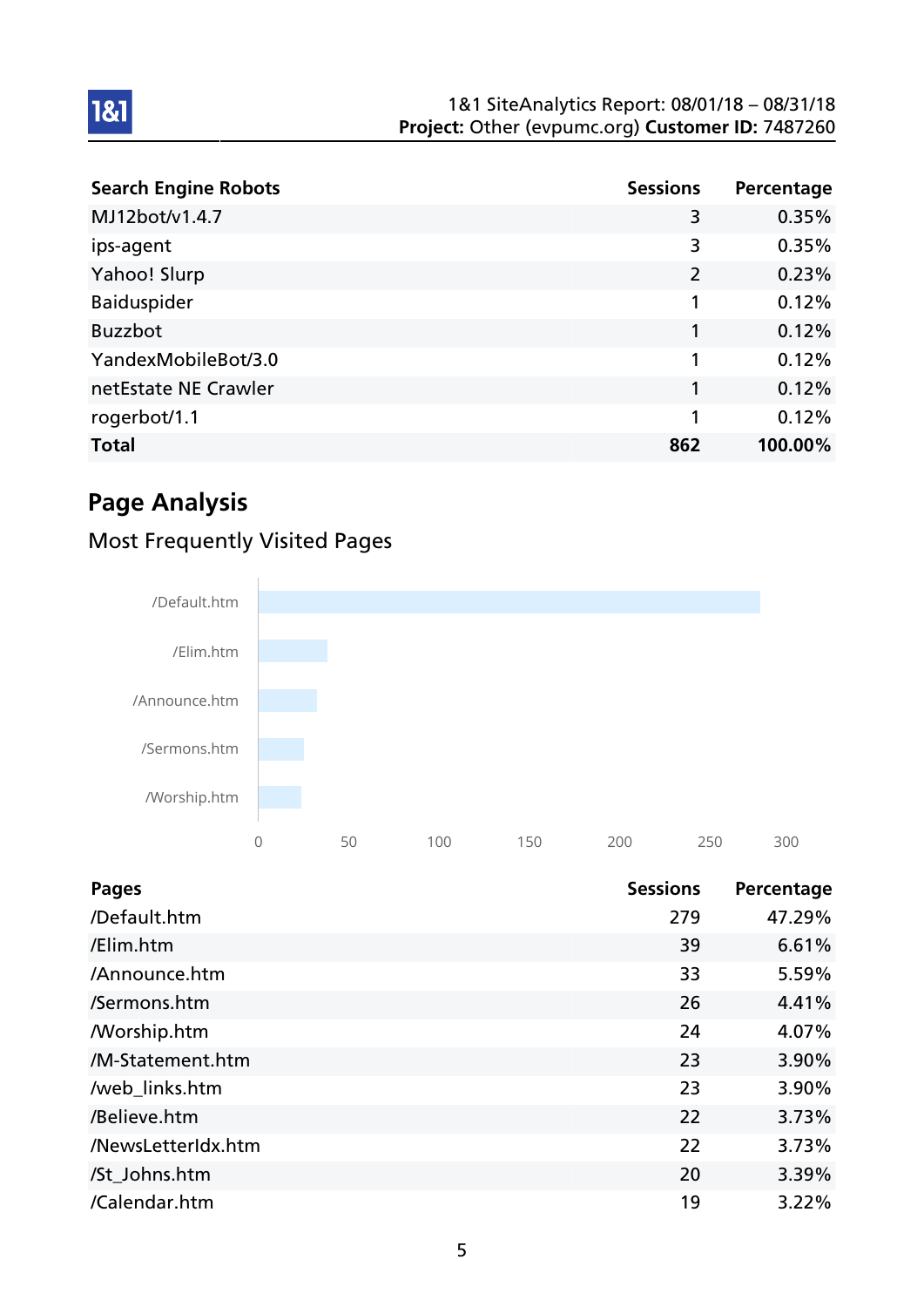| <b>Pages</b>             | <b>Sessions</b> | Percentage |
|--------------------------|-----------------|------------|
| /Stats.htm               | 16              | 2.71%      |
| /CalendarOld.htm         | 8               | 1.36%      |
| /Elim-HISTORY.htm        | 4               | 0.68%      |
| /missions.htm            | 4               | 0.68%      |
| /valley_views0813.htm    | 4               | 0.68%      |
| /valley_views0913.htm    | 4               | 0.68%      |
| /valley_views1013.htm    | 4               | 0.68%      |
| /valley_views1113.htm    | 4               | 0.68%      |
| /Bulletins.htm           | 3               | 0.51%      |
| /Elim_M-Statement.htm    | 3               | 0.51%      |
| /StJohns M-Statement.htm | 3               | 0.51%      |
| /St_Johns-HISTORY.htm    | 3               | 0.51%      |
| <b>Total</b>             | 590             | 100.00%    |

### Keywords

1&1

No data is available for this report during the current time period.

### Referring Pages



| <b>Pages</b>             | <b>Sessions</b> |
|--------------------------|-----------------|
| https://www.google.com/  | 16              |
| https://www.bing.com/    | 3               |
| 74.208.236.46            | $\mathcal{L}$   |
| http://pizza-tycoon.com/ | $\mathcal{L}$   |
| http://www.baidu.com/s   | $\mathcal{L}$   |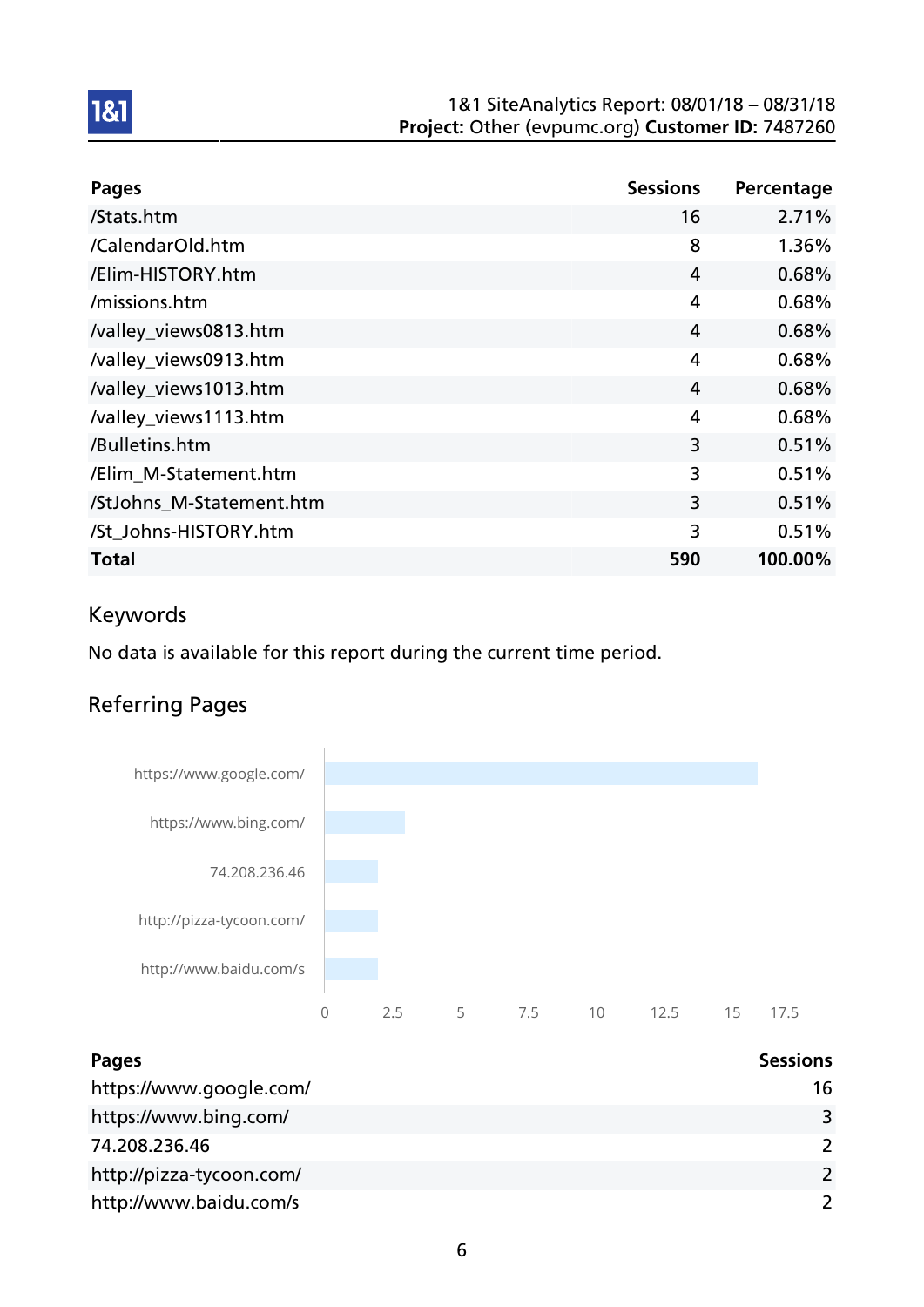| <b>Pages</b>                                  | <b>Sessions</b> |
|-----------------------------------------------|-----------------|
| http://www.google.com/                        | 2               |
| https://www.cjb.net/                          | $\mathcal{P}$   |
| www.google.com                                | $\overline{2}$  |
| http://burger-imperia.com/                    |                 |
| http://l.facebook.com/l.php                   |                 |
| http://pizza-imperia.com/                     |                 |
| http://www.umc.org/find-a-church/church/22258 |                 |
| https://www.google.com.pk/                    |                 |

## Browsers & Systems

Browsers



| <b>Browsers</b>        | <b>Sessions</b> | Percentage |
|------------------------|-----------------|------------|
| Chrome                 | 99              | 44.59%     |
| Firefox                | 32              | 14.41%     |
| ΙE                     | 14              | 6.31%      |
| <b>Chrome Mobile</b>   | 9               | 4.05%      |
| Safari mobile          | 8               | 3.60%      |
| Microsoft Edge         | 6               | 2.70%      |
| <b>Android browser</b> | 4               | 1.80%      |
| Apache-HttpClient      | 3               | 1.35%      |
| Java                   | 3               | 1.35%      |
| Python-requests        | 3               | 1.35%      |
| Safari                 | 3               | 1.35%      |
| <b>Apple Mail</b>      | 1               | 0.45%      |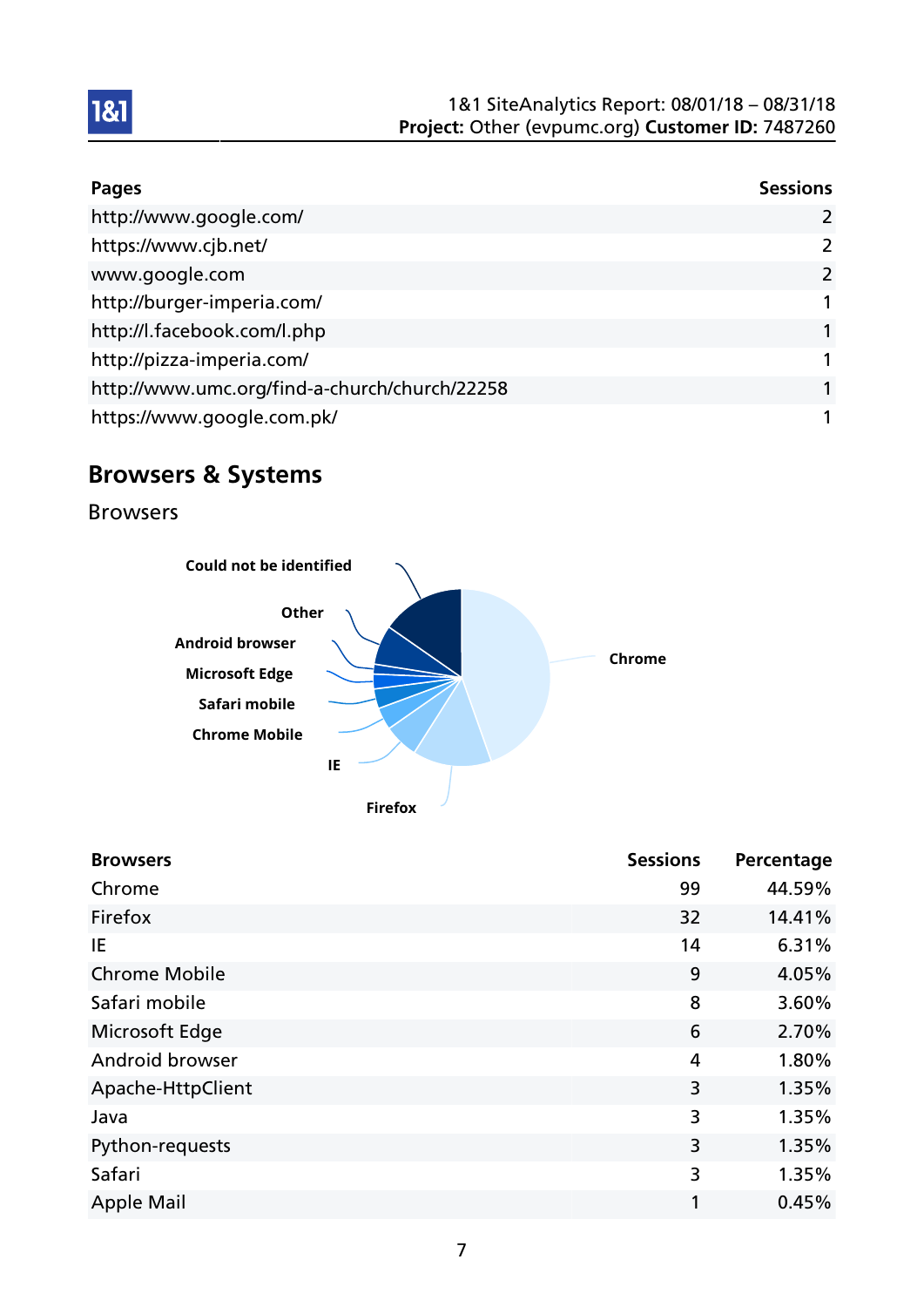| <b>Browsers</b>         | <b>Sessions</b> | Percentage |
|-------------------------|-----------------|------------|
| Chromium                |                 | 0.45%      |
| Google App              |                 | 0.45%      |
| Opera                   |                 | 0.45%      |
| Could not be identified | 34              | 15.32%     |
| <b>Total</b>            | 222             | 100.00%    |

### Operating Systems

1&1



| <b>Operating Systems</b> | <b>Sessions</b> | Percentage |
|--------------------------|-----------------|------------|
| Windows                  | 88              | 39.64%     |
| Linux                    | 30              | 13.51%     |
| OS X                     | 21              | 9.46%      |
| macOS                    | 19              | 8.56%      |
| Android                  | 12              | 5.41%      |
| iOS                      | 10              | 4.50%      |
| <b>JVM</b>               | 6               | 2.70%      |
| Could not be identified  | 36              | 16.22%     |
| <b>Total</b>             | 222             | 100.00%    |

## Visitor Locations

**Countries** 

| <b>Countries</b>     | <b>Sessions</b> | Percentage |
|----------------------|-----------------|------------|
| <b>United States</b> | 138             | 62.16%     |
| China                | 10              | 4.50%      |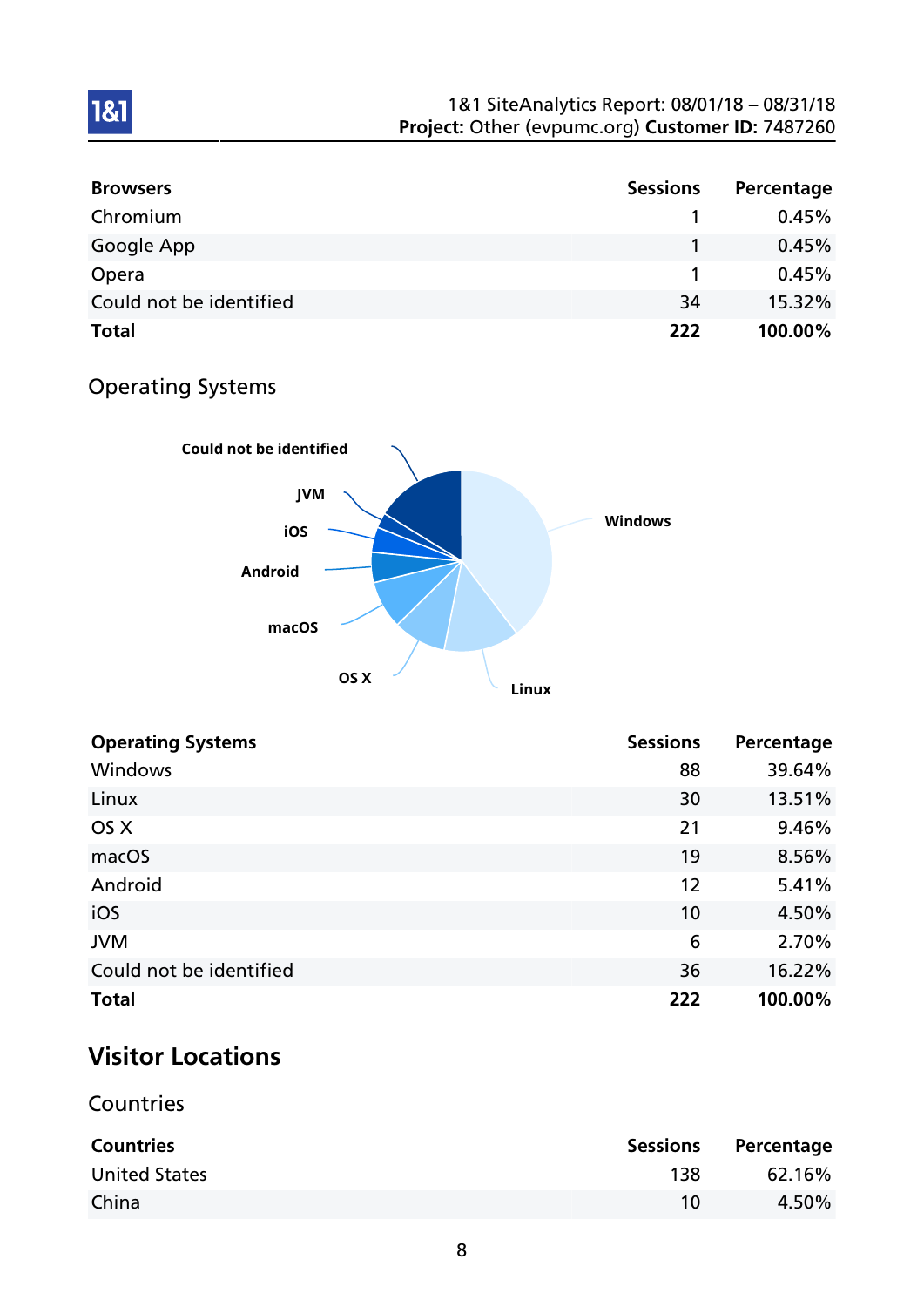| <b>Countries</b>        | <b>Sessions</b> | Percentage |
|-------------------------|-----------------|------------|
| France                  | 8               | 3.60%      |
| Romania                 | 8               | 3.60%      |
| Ukraine                 | 8               | 3.60%      |
| Germany                 | $\overline{7}$  | 3.15%      |
| Canada                  | 6               | 2.70%      |
| Ireland                 | 6               | 2.70%      |
| Netherlands             | 6               | 2.70%      |
| Russia                  | 4               | 1.80%      |
| India                   | 3               | 1.35%      |
| Philippines             | $\overline{2}$  | 0.90%      |
| Azerbaijan              | 1               | 0.45%      |
| <b>United Kingdom</b>   | 1               | 0.45%      |
| Hong Kong               | 1               | 0.45%      |
| South Korea             | 1               | 0.45%      |
| Sri Lanka               | 1               | 0.45%      |
| Pakistan                | 1               | 0.45%      |
| South Africa            | 1               | 0.45%      |
| Could not be identified | 9               | 4.05%      |
| <b>Total</b>            | 222             | 100.00%    |

### **Continents**

1&1

| <b>Continents</b>       | <b>Sessions</b> | Percentage |
|-------------------------|-----------------|------------|
| <b>North America</b>    | 144             | 64.86%     |
| Europe                  | 49              | 22.07%     |
| Asia                    | 20              | 9.01%      |
| Africa                  |                 | 0.45%      |
| Could not be identified | 8               | 3.60%      |
| <b>Total</b>            | 222             | 100.00%    |

## Information about the evaluations

### Visitors

This evaluation shows how many visitors accessed your website. Visitors are uniquely identified on the basis of the IP address and the browser ID. If a visitor goes to your website more than once a day, only one visitor is counted.